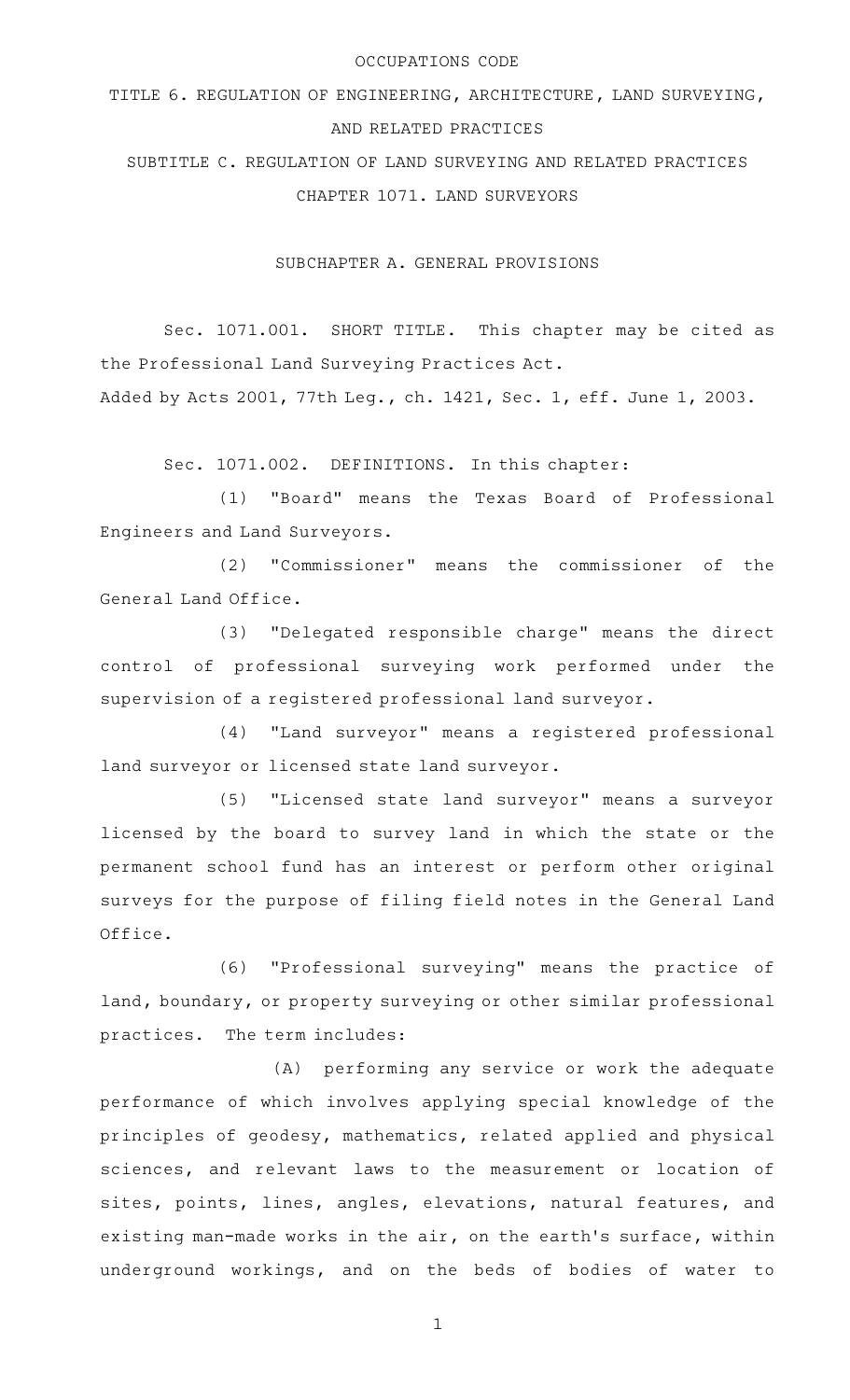determine areas and volumes for:

(i) locating real property boundaries;

(ii) platting and laying out land and subdivisions of land; or

(iii) preparing and perpetuating maps, record plats, field note records, easements, and real property descriptions that represent those surveys; and

 $(B)$  consulting, investigating, evaluating, analyzing, planning, providing an expert surveying opinion or testimony, acquiring survey data, preparing technical reports, and mapping to the extent those acts are performed in connection with acts described by this subdivision.

(7) "Registered professional land surveyor" means a person registered by the board as a registered professional land surveyor.

(8) "State land surveying" means the science or practice of land measurement according to established and recognized methods engaged in as a profession or service for the public for compensation and consisting of the following activities conducted when the resulting field notes or maps are to be filed with the General Land Office:

(A) determining by survey the location or relocation of original land grant boundaries and corners;

(B) calculating area and preparing field note descriptions of surveyed and unsurveyed land or land in which the state or the permanent school fund has an interest; and

(C) preparing maps showing the survey results. Added by Acts 2001, 77th Leg., ch. 1421, Sec. 1, eff. June 1, 2003. Amended by:

Acts 2005, 79th Leg., Ch. 611 (H.B. [2179\)](http://www.legis.state.tx.us/tlodocs/79R/billtext/html/HB02179F.HTM), Sec. 1, eff. June 17, 2005.

Acts 2019, 86th Leg., R.S., Ch. 1232 (H.B. [1523](http://www.legis.state.tx.us/tlodocs/86R/billtext/html/HB01523F.HTM)), Sec. 1.51, eff. September 1, 2019.

Sec. 1071.004. APPLICATION OF CHAPTER. This chapter does not require the use of a registered professional land surveyor to establish an easement or a construction estimate that does not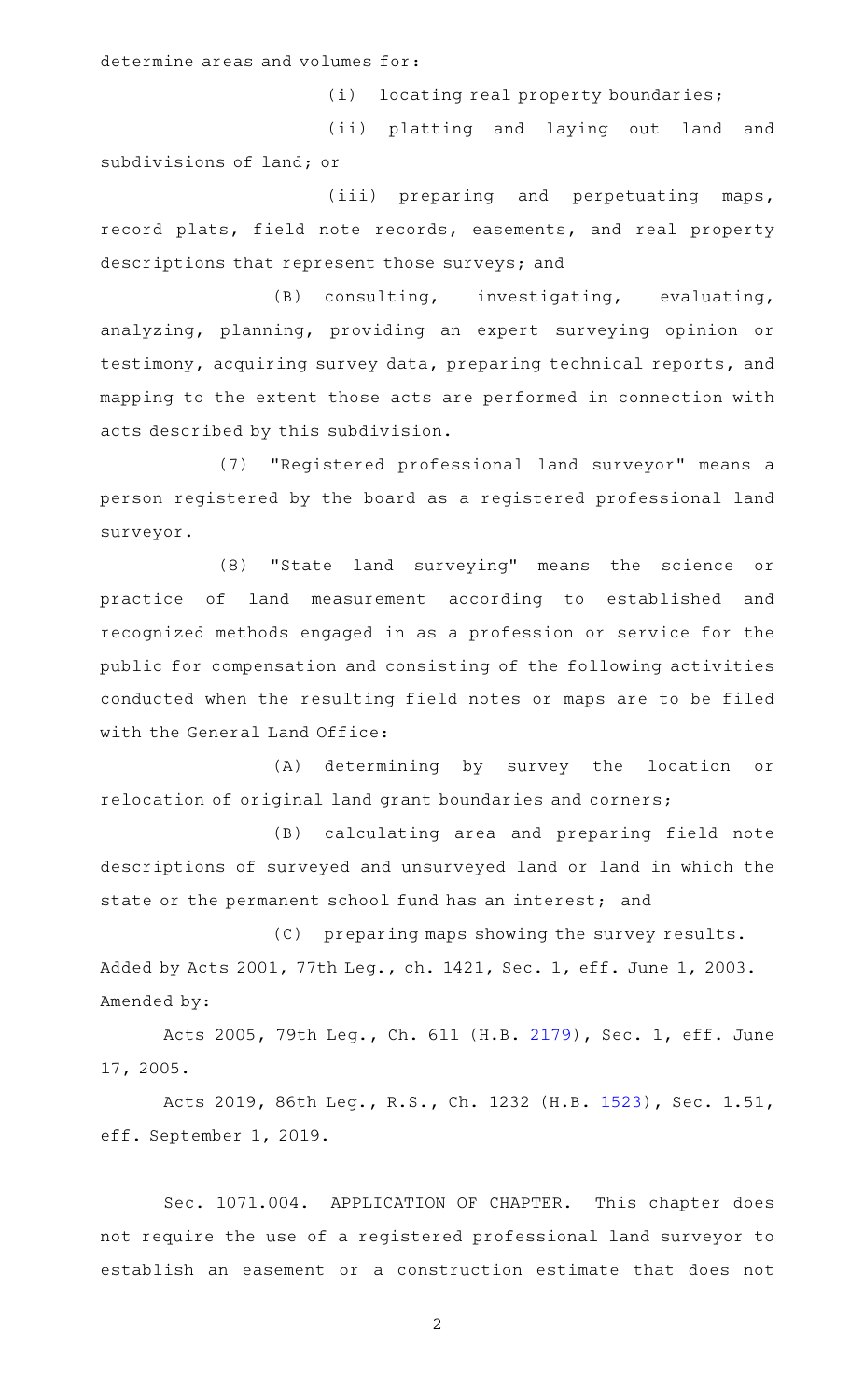involve the monumentation, delineation, or preparation of a metes and bounds description.

Added by Acts 2001, 77th Leg., ch. 1421, Sec. 1, eff. June 1, 2003.

# SUBCHAPTER F. REGISTRATION, LICENSING, AND CERTIFICATION REQUIREMENTS

Sec. 1071.251. REGISTRATION, LICENSE, OR CERTIFICATE REQUIRED. (a) In this section, "offer to practice" means to represent by verbal claim, sign, letterhead, card, or other method that a person is registered or licensed to perform professional surveying in this state.

(b) A person may not engage in the practice of professional surveying unless the person is registered, licensed, or certified as provided by this chapter.

(c)AAA person may not offer to practice professional surveying in this state unless the person is registered or licensed as provided by this chapter.

(d) A person may not use in connection with the person's name or use or advertise a title or description that tends to convey the impression that the person is a professional land surveyor unless the person is registered or licensed under this chapter. Added by Acts 2001, 77th Leg., ch. 1421, Sec. 1, eff. June 1, 2003.

Sec. 1071.252. APPLICATION REQUIREMENTS. (a) An applicant for certification as a surveyor-in-training, registration as a registered professional land surveyor, or licensing as a licensed state land surveyor must file a written application with the board accompanied by an application fee in an amount determined by the board.

(b) An application must be made on a form prescribed and furnished by the board and contain statements that show the applicant 's education and experience. The application must contain a detailed summary of the applicant 's education and experience and references from at least three registered professional land surveyors having personal knowledge of the applicant 's surveying experience. The board shall accept an application that meets board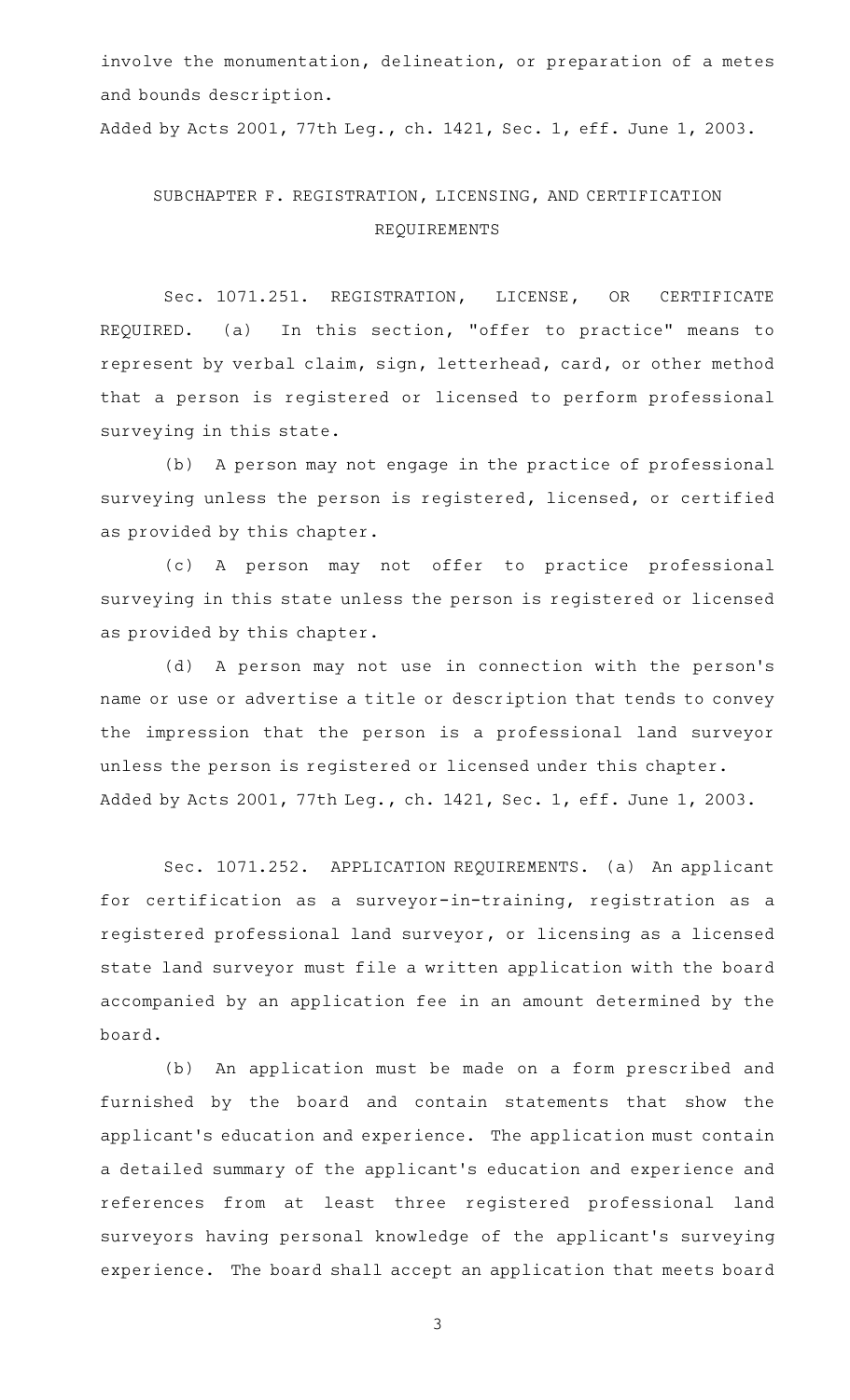requirements regardless of whether the application is notarized.

(c) After the board determines that the applicant is qualified to take the appropriate section of the examination under Section [1071.256](http://www.statutes.legis.state.tx.us/GetStatute.aspx?Code=OC&Value=1071.256), the board shall set the examination section the applicant is approved to take and notify the applicant of the examination section and of the time and place of the examination. The applicant may take the examination section on payment of an examination fee in an amount determined by the board. Added by Acts 2001, 77th Leg., ch. 1421, Sec. 1, eff. June 1, 2003. Amended by Acts 2003, 78th Leg., ch. 16, Sec. 15, eff. Sept. 1, 2003.

Sec. 1071.253. SURVEYOR-IN-TRAINING CERTIFICATE. (a) An applicant for a surveyor-in-training certificate must:

(1) have earned a bachelor of science degree in surveying from an accredited institution of higher education;

 $(2)$  have:

(A) earned a bachelor's degree from an accredited institution of higher education that included at least 32 semester hours in a combination of courses acceptable to the board in:

- (i) civil engineering;
- (ii) land surveying;
- (iii) mathematics;
- (iv) photogrammetry;
- (v) forestry;
- (vi) land law; or
- (vii) the physical sciences; and

(B) completed at least one year of experience acceptable to the board in delegated responsible charge as a subordinate to a registered professional land surveyor actively engaged in professional surveying;

 $(3)$  have:

(A) earned an associate degree in surveying from an accredited institution of higher education; and

(B) completed at least two years of experience acceptable to the board in delegated responsible charge as a subordinate to a registered professional land surveyor actively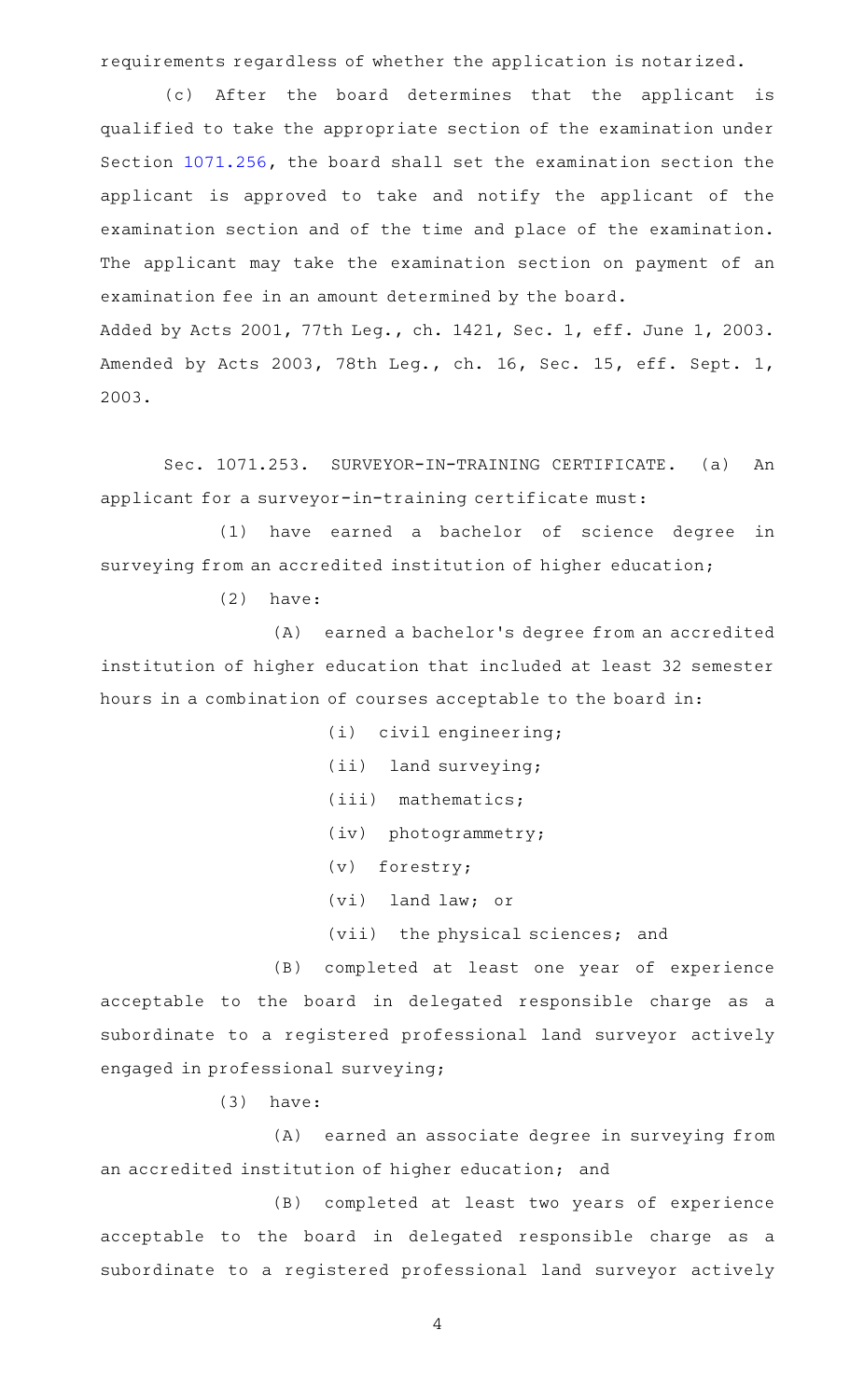engaged in professional surveying;

 $(4)$  have:

(A) successfully completed a course of instruction consisting of 32 semester hours in land surveying or the equivalent number of semester hours in board-approved courses related to surveying; and

(B) completed at least two years of experience acceptable to the board in delegated responsible charge as a subordinate to a registered professional land surveyor actively engaged in professional surveying; or

 $(5)$  have:

(A) graduated from an accredited high school;

(B) completed at least four years of experience acceptable to the board in delegated responsible charge as a subordinate to a registered professional land surveyor actively engaged in professional surveying; and

(C) provided evidence satisfactory to the board that the applicant is self-educated in professional surveying.

(b) On proof that an applicant has the qualifications required by Subsection (a), the board shall allow the applicant to take an examination consisting of parts of the examination under Section [1071.256](http://www.statutes.legis.state.tx.us/GetStatute.aspx?Code=OC&Value=1071.256), the contents of which are as determined or approved by the board.

(c) The board shall issue a surveyor-in-training certificate to an applicant who passes the applicable parts of the examination taken under Subsection (b). The certificate is valid for eight years.

Added by Acts 2001, 77th Leg., ch. 1421, Sec. 1, eff. June 1, 2003. Amended by:

Acts 2007, 80th Leg., R.S., Ch. 53 (S.B. [1340](http://www.legis.state.tx.us/tlodocs/80R/billtext/html/SB01340F.HTM)), Sec. 1, eff. May 10, 2007.

Sec. 1071.254. QUALIFICATIONS FOR REGISTRATION AS REGISTERED PROFESSIONAL LAND SURVEYOR. (a) An applicant for registration as a registered professional land surveyor must:

 $(1)$  hold a certificate as a surveyor-in-training;

(2) have at least two years of experience satisfactory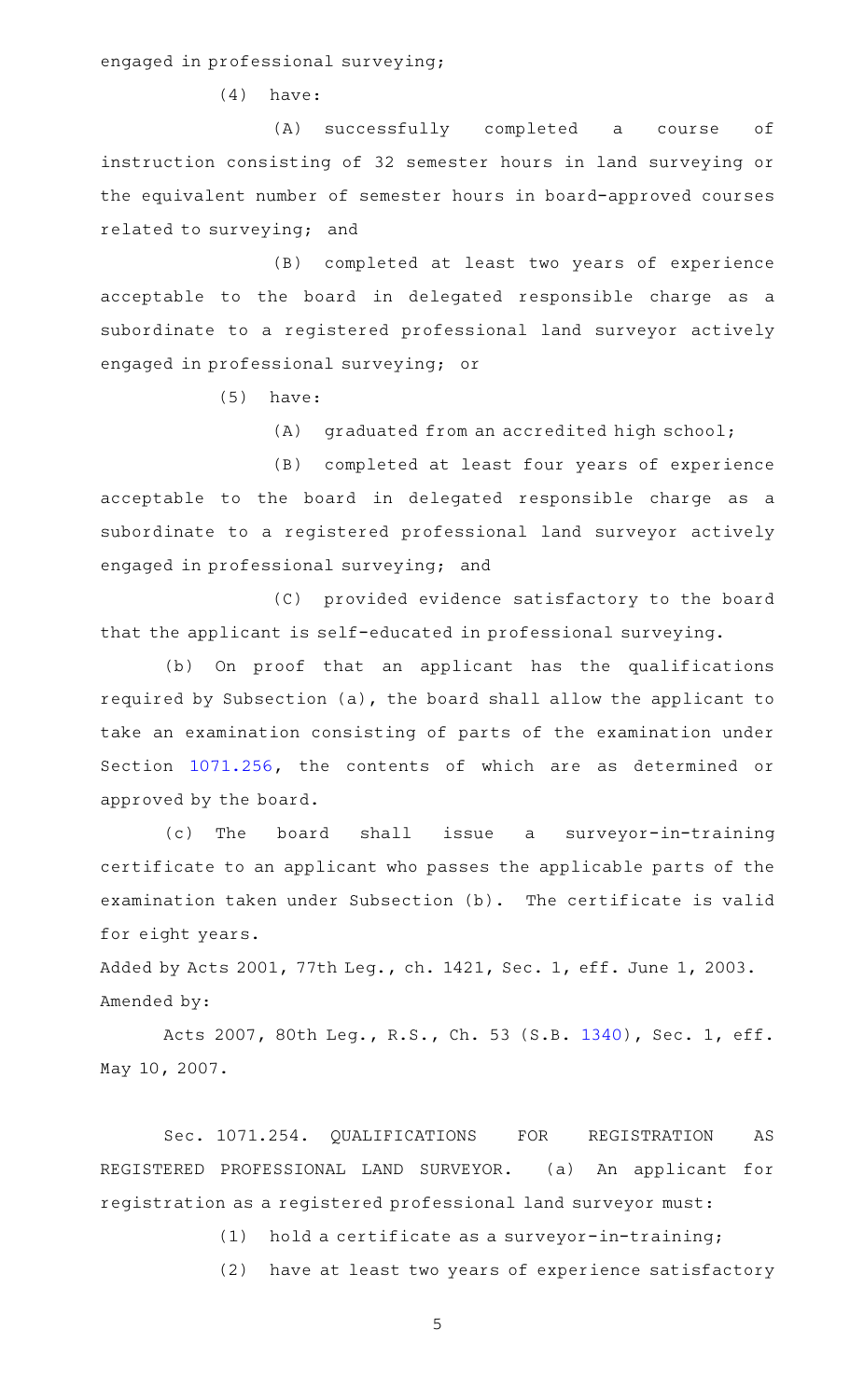to the board as a surveyor-in-training in performing surveying in delegated responsible charge as a subordinate to a surveyor registered or licensed to engage in the practice of surveying in this state or in another state having registration or licensing requirements equivalent to the requirements of this state; and

(3) have earned an associate or bachelor's degree from an accredited institution of higher education that included at least 32 semester hours in a combination of courses acceptable to the board in:

 $(A)$  civil engineering;

- $(B)$  land surveying;
- (C) mathematics;
- (D) photogrammetry;
- $(E)$  forestry;
- (F) land law; or
- (G) the physical sciences.

(b) An applicant is entitled to registration as a registered professional land surveyor if the applicant meets the qualifications prescribed by Subsection (a) and is approved to take and passes the required sections of the examination prescribed under Section [1071.256](http://www.statutes.legis.state.tx.us/GetStatute.aspx?Code=OC&Value=1071.256).

(c) The board by rule may authorize the waiver of the requirement that an applicant for registration as a registered professional land surveyor have a bachelor 's degree if the board determines:

(1) the applicant possesses sufficient qualifications to justify the waiver; and

(2) the applicant's registration does not pose a threat to the public health, safety, or welfare. Added by Acts 2001, 77th Leg., ch. 1421, Sec. 1, eff. June 1, 2003. Amended by:

Acts 2019, 86th Leg., R.S., Ch. 1232 (H.B. [1523](http://www.legis.state.tx.us/tlodocs/86R/billtext/html/HB01523F.HTM)), Sec. 1.52, eff. September 1, 2019.

Sec. 1071.255. QUALIFICATIONS FOR LICENSING AS LICENSED STATE LAND SURVEYOR; OATH. (a) A registered professional land surveyor is entitled to be licensed as a licensed state land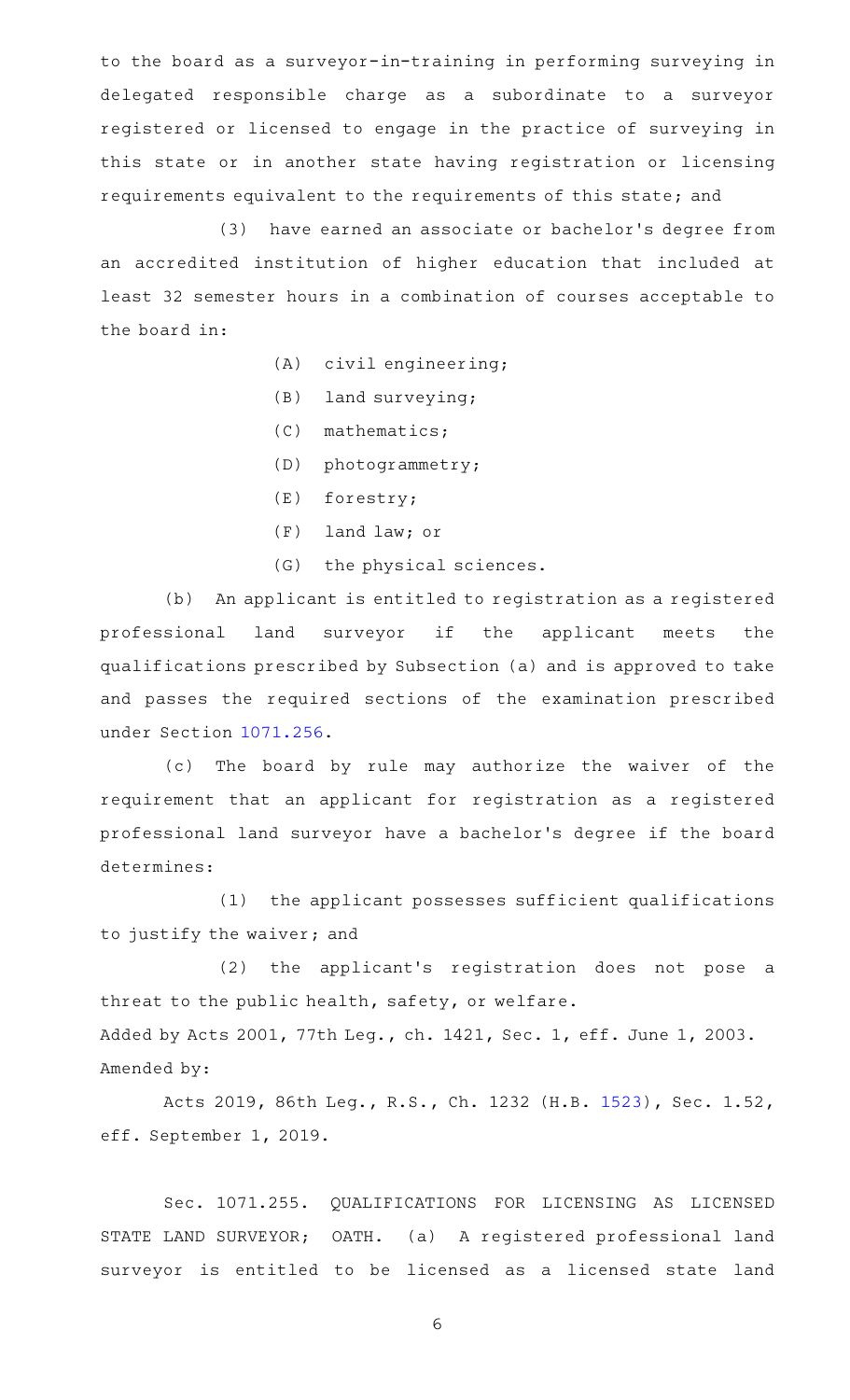surveyor if the person is approved to take and passes the appropriate sections of the examination prescribed under Section [1071.256](http://www.statutes.legis.state.tx.us/GetStatute.aspx?Code=OC&Value=1071.256).

(b) The board may not issue a license to a licensed state land surveyor until the applicant takes the official oath stating that the person will faithfully, impartially, and honestly perform all the duties of a licensed state land surveyor to the best of the person 's skill and ability in all matters in which the person may be employed.

(c) Repealed by Acts 2019, 86th Leg., R.S., Ch. 1232 (H.B. [1523](http://www.legis.state.tx.us/tlodocs/86R/billtext/html/HB01523F.HTM)), Sec. 1.58(6), eff. September 1, 2019. Added by Acts 2001, 77th Leg., ch. 1421, Sec. 1, eff. June 1, 2003. Amended by:

Acts 2019, 86th Leg., R.S., Ch. 1232 (H.B. [1523\)](http://www.legis.state.tx.us/tlodocs/86R/billtext/html/HB01523F.HTM), Sec. 1.58(6), eff. September 1, 2019.

Sec. 1071.256. EXAMINATION. (a) The board shall prescribe the scope of the written examination and examination procedures with special reference to the applicant 's ability in order to protect the public safety, welfare, and property rights.

(b) The examination for an applicant for registration as a registered professional land surveyor must be developed and given as provided by this chapter under board rules designed to determine the knowledge and ability of the applicant.

(c) The examination for an applicant for licensing as a licensed state land surveyor must be developed under board rules and include examination on:

(1) the theory of surveying;

 $(2)$  the law of land boundaries;

(3) the history and functions of the General Land Office; and

(4) other matters pertaining to surveying as determined by the board.

Added by Acts 2001, 77th Leg., ch. 1421, Sec. 1, eff. June 1, 2003.

Sec. 1071.259. REGISTRATION OF OUT-OF-STATE SURVEYORS. (a) The board may waive any registration requirement for an applicant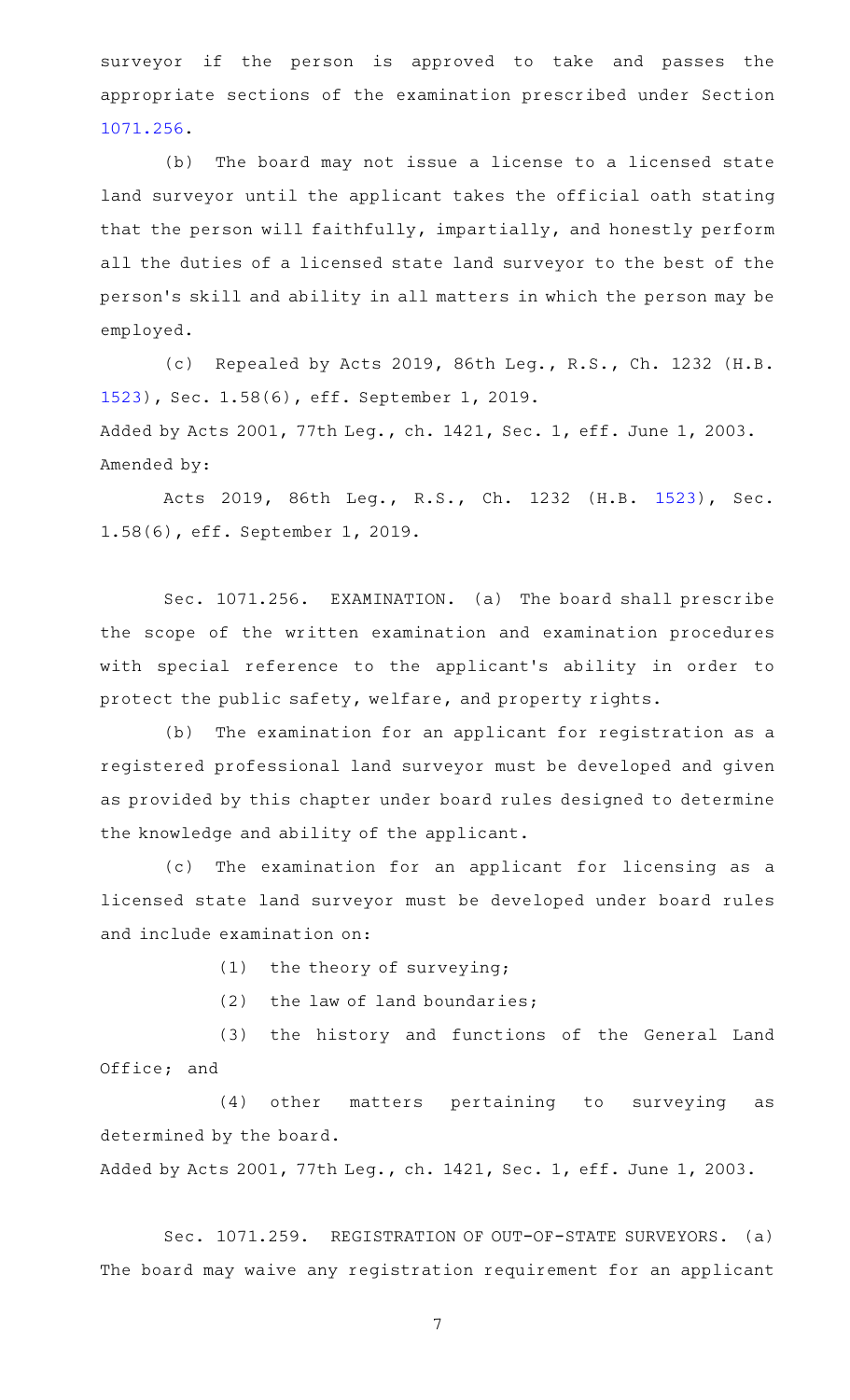who holds a license from another state having registration or licensing requirements substantially equivalent to the registration requirements of this state.

(b) The board may issue a certificate of registration as a registered professional land surveyor to an applicant under this section who meets all waived and unwaived registration requirements and who:

(1) applies to the board for a certificate of registration;

(2) pays a fee set by the board; and

 $(3)$  passes an examination on Texas surveying.

(c) The board shall determine the contents of the examination under Subsection (b)(3). The examination may not exceed four hours in duration.

Added by Acts 2001, 77th Leg., ch. 1421, Sec. 1, eff. June 1, 2003. Amended by Acts 2003, 78th Leg., ch. 16, Sec. 18, eff. Sept. 1, 2003.

Sec. 1071.260. REGISTRATION NUMBER; FORM OF CERTIFICATE OR LICENSE. (a) The board shall issue to each registered professional land surveyor a registration number that may not be assigned to or used by any other surveyor. The number must be on the certificate of registration and recorded in the board's permanent records and is the surveyor 's registration number for use on all official documents.

(b) Each certificate of registration and license issued by the board must show the full name of the registration holder or license holder and shall be signed by the presiding officer and the executive director of the board.

Added by Acts 2001, 77th Leg., ch. 1421, Sec. 1, eff. June 1, 2003.

Sec. 1071.261. DISPLAY OF CERTIFICATE AND LICENSE. (a) An original or renewal certificate of registration or license is evidence that the person whose name and registration number appear on the document is qualified to practice as a registered professional land surveyor or licensed state land surveyor.

(b) A person holding a certificate of registration or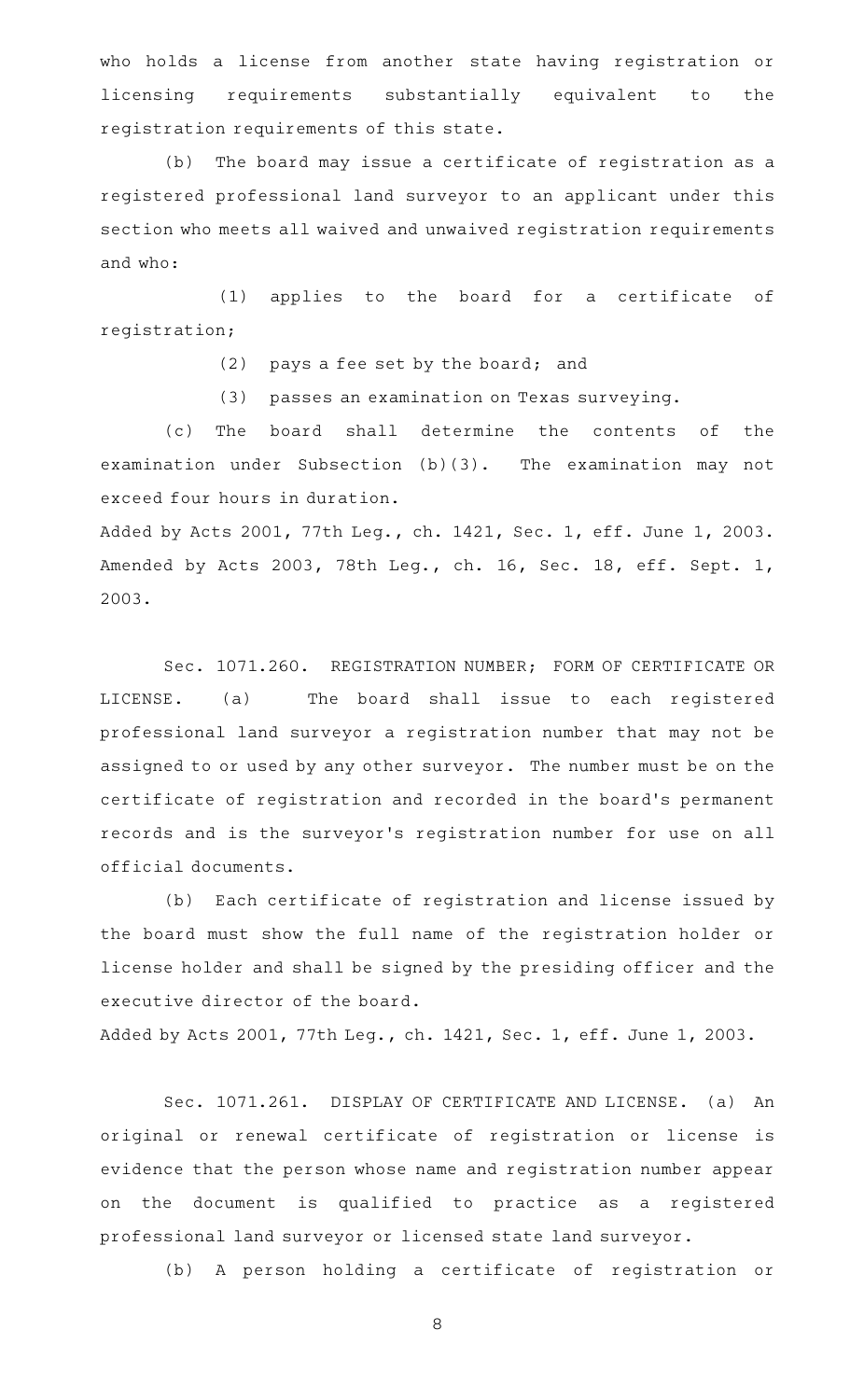license shall display the certificate or license at the person's place of business or practice. The person shall be prepared to substantiate that the certificate or license has been renewed for the current year.

Added by Acts 2001, 77th Leg., ch. 1421, Sec. 1, eff. June 1, 2003.

Sec. 1071.262. REPLACEMENT OF REVOKED, LOST, OR DESTROYED CERTIFICATE OR LICENSE. The board may issue, on payment of a fee set by the board and subject to board rules, a new certificate of registration or license to replace a certificate or license that has been revoked, lost, destroyed, or mutilated. Added by Acts 2001, 77th Leg., ch. 1421, Sec. 1, eff. June 1, 2003. Amended by Acts 2003, 78th Leg., ch. 16, Sec. 19, eff. Sept. 1,

SUBCHAPTER G. RENEWAL OF REGISTRATION AND LICENSE

2003.

Sec. 1071.301. LICENSE TERM AND RENEWAL. (a) The board by rule shall provide:

(1) that each certificate of registration or license under this chapter is valid for a term of one year or two years; and

(2) for the renewal of the certificate or license.

 $(a-1)$  The board by rule may adopt a system under which certificates of registration and licenses expire on various dates during the year.

 $(a-2)$  For the year in which the certificate or license expiration date is changed, the board shall prorate certificate and license fees on a monthly basis so that each certificate or license holder pays only that portion of the certificate or license fee that is allocable to the number of months during which the certificate or license is valid. On renewal of the certificate or license on the new expiration date, the total certificate or license renewal fee is payable.

(b) A renewal certificate must have the same registration number as the original certificate.

Added by Acts 2001, 77th Leg., ch. 1421, Sec. 1, eff. June 1, 2003. Amended by Acts 2003, 78th Leg., ch. 16, Sec. 21, eff. Sept. 1,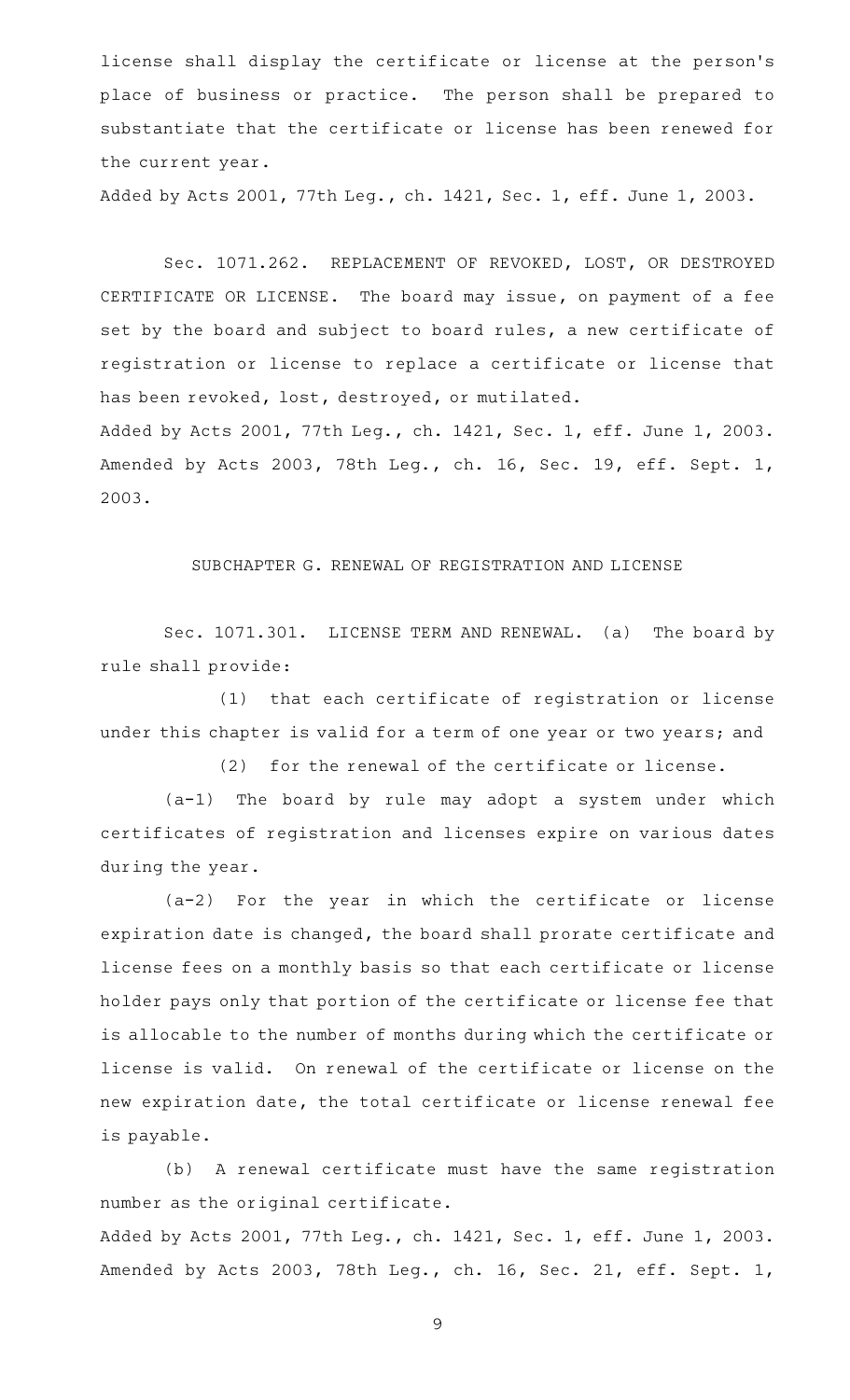2003.

Amended by:

Acts 2019, 86th Leg., R.S., Ch. 1232 (H.B. [1523](http://www.legis.state.tx.us/tlodocs/86R/billtext/html/HB01523F.HTM)), Sec. 1.53, eff. September 1, 2019.

Acts 2019, 86th Leg., R.S., Ch. 1232 (H.B. [1523](http://www.legis.state.tx.us/tlodocs/86R/billtext/html/HB01523F.HTM)), Sec. 1.54, eff. September 1, 2019.

Sec. 1071.304. NOTICE OF FAILURE TO RENEW STATE LAND SURVEYOR LICENSE. The executive director shall immediately notify the commissioner when the license of a licensed state land surveyor expires due to the person 's failure to timely renew the license. Added by Acts 2001, 77th Leg., ch. 1421, Sec. 1, eff. June 1, 2003.

Sec. 1071.305. CONTINUING PROFESSIONAL EDUCATION. (a) As a condition for renewal of a certificate of registration, the board shall require a registered professional land surveyor to successfully complete continuing professional education courses as prescribed by board rule. The board's rules must provide that the continuing professional education requirement may be met by completing annually not more than 16 hours of professional development courses or programs.

(b) The board may also grant professional education credit for:

(1) satisfactory completion of academic work at an accredited institution;

(2) teaching or consulting in a program approved by the board; or

(3) authorship of a technical paper approved by the board.

(c) A registered professional land surveyor shall maintain records relating to the person 's professional education activities. The records are subject to audit by the board on application by the person for renewal of registration.

(d) As a condition for retaining a surveyor-in-training certificate, the board shall require the certificate holder to successfully complete continuing professional education courses as prescribed by board rule. The certificate holder shall maintain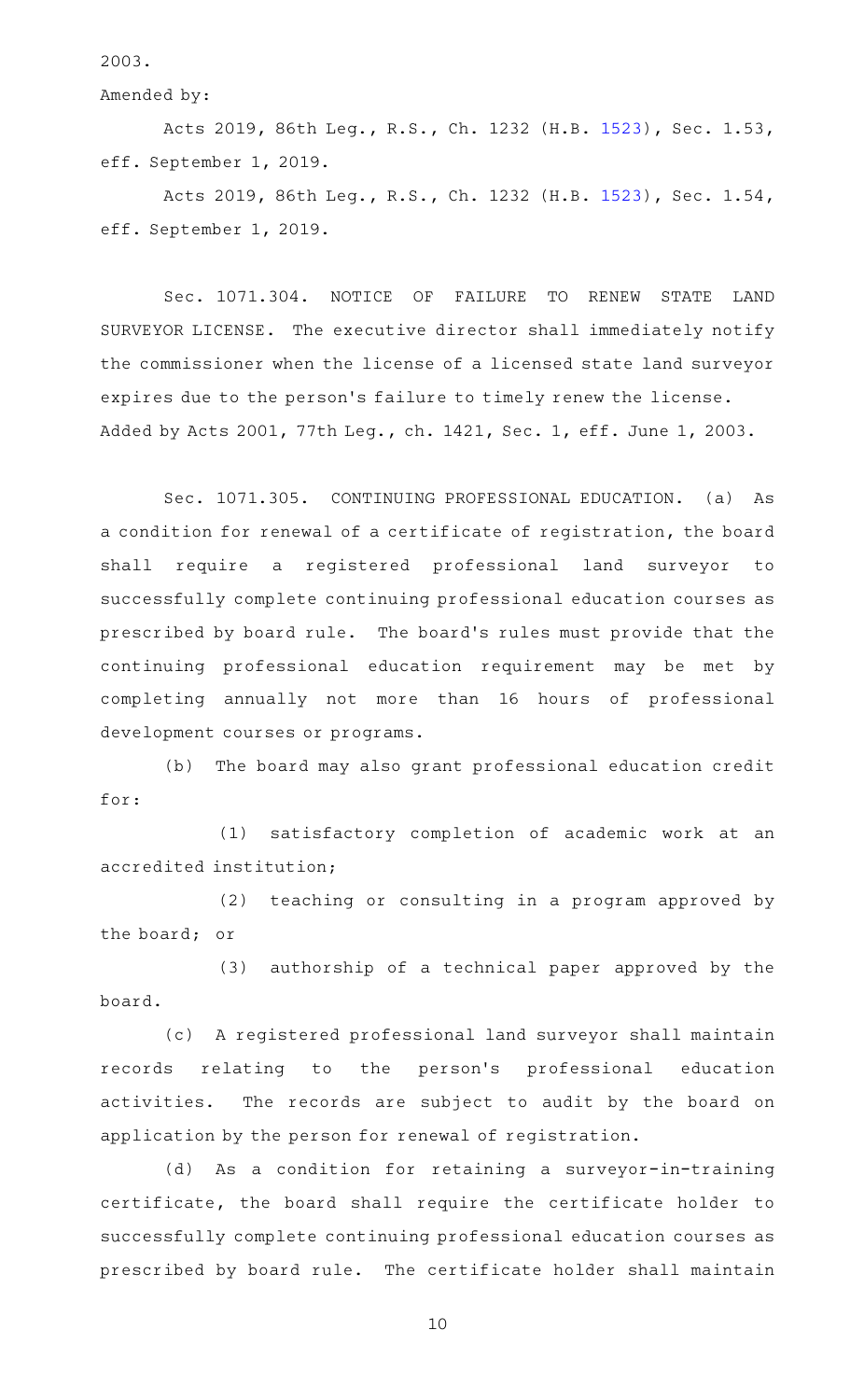records relating to the person 's professional education activities. The records are subject to audit by the board as a condition for retaining the certificate. Added by Acts 2001, 77th Leg., ch. 1421, Sec. 1, eff. June 1, 2003.

Amended by:

Acts 2007, 80th Leg., R.S., Ch. 53 (S.B. [1340](http://www.legis.state.tx.us/tlodocs/80R/billtext/html/SB01340F.HTM)), Sec. 2, eff. May 10, 2007.

Acts 2009, 81st Leg., R.S., Ch. 1161 (H.B. [3114](http://www.legis.state.tx.us/tlodocs/81R/billtext/html/HB03114F.HTM)), Sec. 1, eff. September 1, 2009.

## SUBCHAPTER H. PRACTICE OF LAND SURVEYING

Sec. 1071.351. PERFORMANCE OF LAND SURVEYING; OFFICIAL SEAL. (a) In this section, "employee" means a person who receives compensation for work performed under the direct supervision of a land surveyor.

(b) On receipt of a certificate of registration, a registered professional land surveyor shall obtain an authorized seal bearing the person 's name and registration number and the title "Registered Professional Land Surveyor."

(c) Each licensed state land surveyor shall obtain a seal of office. The seal must contain the license holder 's official title, "Licensed State Land Surveyor," around the margin and the word "Texas" between the points of the star in the seal. A licensed state land surveyor shall attest with the seal all official acts authorized under law. An act, paper, or map of a licensed state land surveyor may not be filed in the county records of the General Land Office unless it is certified to under the surveyor 's seal.

(d) A registration holder or license holder may not affix the person's name, seal, or certification to any plat, design, specification, or other professional surveying work that is prepared by a person who is not registered or licensed under this chapter unless the work is performed by an employee under the direct supervision of the registration holder or license holder.

(e) A registration holder or license holder may not allow a person who is not registered or licensed under this chapter to exert control over the end product of professional surveying work.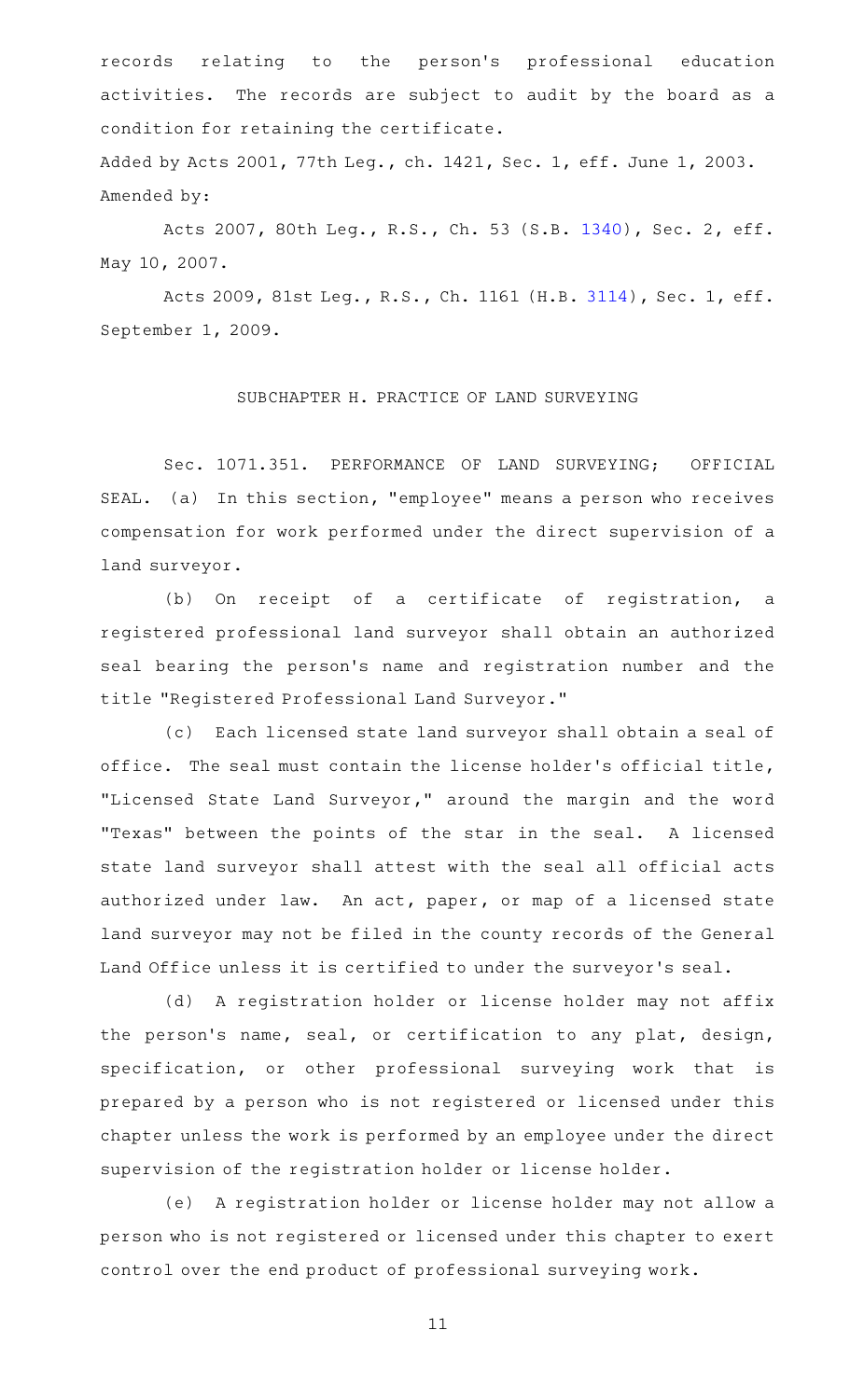(f) If professional surveying is performed as a joint venture of an association of two or more firms, each firm shall use the seal of the surveyor having primary responsibility for the venture.

Added by Acts 2001, 77th Leg., ch. 1421, Sec. 1, eff. June 1, 2003.

Sec. 1071.352. SURVEYING BY BUSINESS ENTITY. (a) An association, partnership, or corporation may not offer professional surveying services unless the entity is registered with the board and a registered professional land surveyor is employed full-time where the services are offered.

(a-1) The board shall adopt rules prescribing the requirements for the registration of an entity described by Subsection (a).

 $(a-2)$  The board may refuse to issue or renew and may suspend or revoke the registration of a business entity and may impose an administrative penalty under Subchapter K, Chapter [1001,](http://www.statutes.legis.state.tx.us/GetStatute.aspx?Code=OC&Value=1001) against the owner of a business entity for a violation of this chapter by an employee, agent, or other representative of the entity, including a registered professional land surveyor employed by the entity.

(b) A registered professional land surveyor or licensed state land surveyor may organize or engage in any form of individual or group practice of surveying allowed by state statute. The individual or group practice must properly identify the registered professional land surveyor or licensed state land surveyor who is responsible for the practice.

Added by Acts 2001, 77th Leg., ch. 1421, Sec. 1, eff. June 1, 2003. Amended by:

Acts 2007, 80th Leg., R.S., Ch. 1077 (H.B. [2820](http://www.legis.state.tx.us/tlodocs/80R/billtext/html/HB02820F.HTM)), Sec. 1, eff. June 15, 2007.

Acts 2019, 86th Leg., R.S., Ch. 1232 (H.B. [1523](http://www.legis.state.tx.us/tlodocs/86R/billtext/html/HB01523F.HTM)), Sec. 1.55, eff. September 1, 2019.

Sec. 1071.353. PRACTICE UNDER ASSUMED NAME. A person engaging in the practice of surveying in this state under any business title other than the real name of one or more persons authorized to engage in public or state land surveying, whether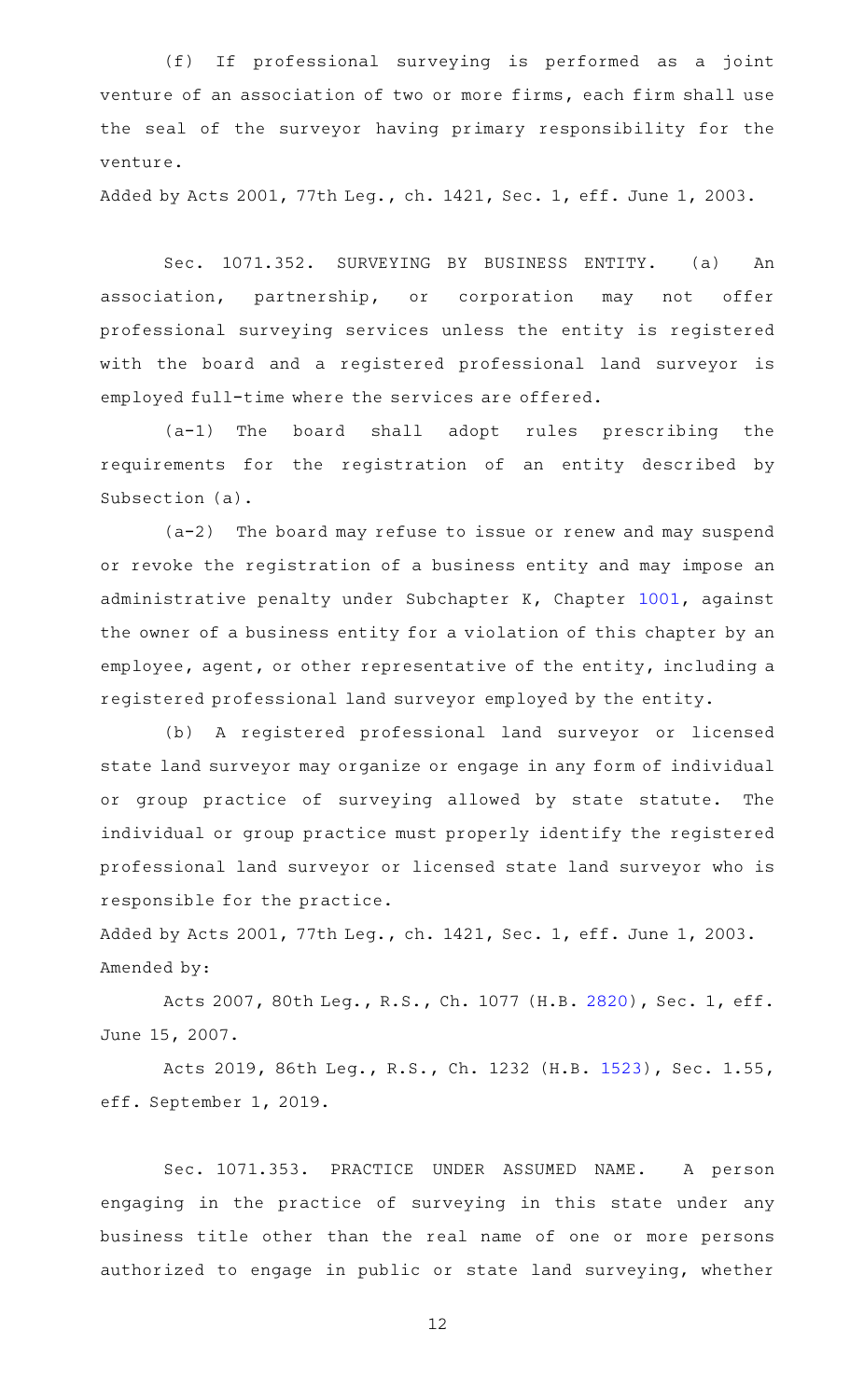individually or as an association, partnership, or corporation, shall file with the board, in the manner prescribed by the board, a certificate stating the full name and place of residence of each person engaging in the practice and the place, including the street address, city, and zip code, where the practice or business is principally conducted.

Added by Acts 2001, 77th Leg., ch. 1421, Sec. 1, eff. June 1, 2003.

Sec. 1071.354. JURISDICTION OF LICENSED STATE LAND SURVEYORS. A licensed state land surveyor may perform surveys under Section [21.011,](http://www.statutes.legis.state.tx.us/GetStatute.aspx?Code=NR&Value=21.011) Natural Resources Code, and is subject to the commissioner 's direction in matters of land surveying in cases that come under the supervision of the commissioner. The jurisdiction of the license holder is coextensive with the limits of the state. Added by Acts 2001, 77th Leg., ch. 1421, Sec. 1, eff. June 1, 2003.

Sec. 1071.355. LICENSED STATE LAND SURVEYOR AS AGENT OF STATE. A licensed state land surveyor is an agent of this state when acting in that official capacity.

Added by Acts 2001, 77th Leg., ch. 1421, Sec. 1, eff. June 1, 2003.

Sec. 1071.356. RESIGNATION OF LICENSED STATE LAND SURVEYOR. (a) A licensed state land surveyor may resign at any time by filing a written resignation with the board. On receipt of the resignation, the board shall inform the General Land Office.

(b) A licensed state land surveyor who resigns under this section is not entitled to reinstatement of the person's license. To obtain a new license, the person must meet the requirements for an original license.

Added by Acts 2001, 77th Leg., ch. 1421, Sec. 1, eff. June 1, 2003.

Sec. 1071.357. COUNTY SURVEYORS. (a) A licensed state land surveyor may hold office as a county surveyor. If elected, the person must qualify as provided by law for county surveyors.

(b) The election of a licensed state land surveyor as county surveyor does not limit the jurisdiction of the license holder to that county, and the election of a county surveyor for any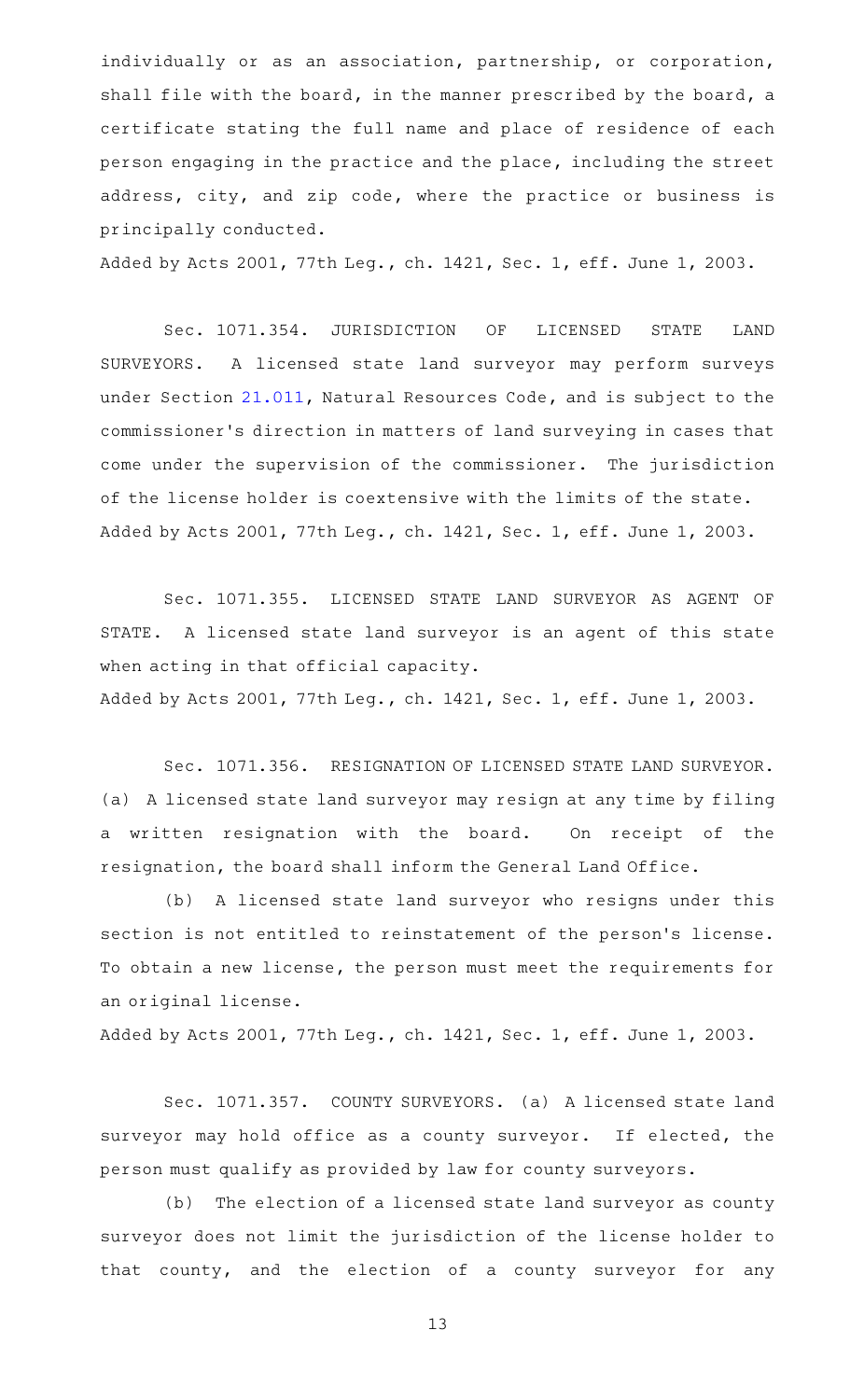particular county does not prevent any licensed state land surveyor from performing the duties of a surveyor in that county. Added by Acts 2001, 77th Leg., ch. 1421, Sec. 1, eff. June 1, 2003.

Sec. 1071.358. COURT ORDER FOR LICENSED STATE LAND SURVEYOR TO CROSS LAND. (a) A licensed state land surveyor engaged in surveying in the person's official capacity who is denied permission to cross land owned by a private party is entitled to a court order to enforce the license holder 's authority to cross the land.

(b) The attorney general shall promptly apply for an order under this section from the district court. Venue for the action is in the county in which the land is located.

(c) The court shall grant the order on proof that the person is licensed under this chapter and acting in the person 's official capacity.

Added by Acts 2001, 77th Leg., ch. 1421, Sec. 1, eff. June 1, 2003. Amended by:

Acts 2007, 80th Leg., R.S., Ch. 158 (S.B. [1634](http://www.legis.state.tx.us/tlodocs/80R/billtext/html/SB01634F.HTM)), Sec. 1, eff. May 21, 2007.

Sec. 1071.3585. COURT ORDER FOR REGISTERED PROFESSIONAL LAND SURVEYOR TO CROSS LAND. (a) A registered professional land surveyor engaged in surveying who is denied permission to cross land owned by a person or entity may seek a court order authorizing the surveyor to cross the land.

(b) A registered professional land surveyor may apply for an order under this section from the district court. Venue for the action is in the county in which the land is located.

(c) If the registered professional land surveyor holds office as a county surveyor and is engaged in surveying in the person 's official capacity, the county attorney may apply for an order under this section.

(d) The court shall grant the order on proof that:

(1) the person is a registered professional land surveyor acting in the person's official capacity as a county surveyor; or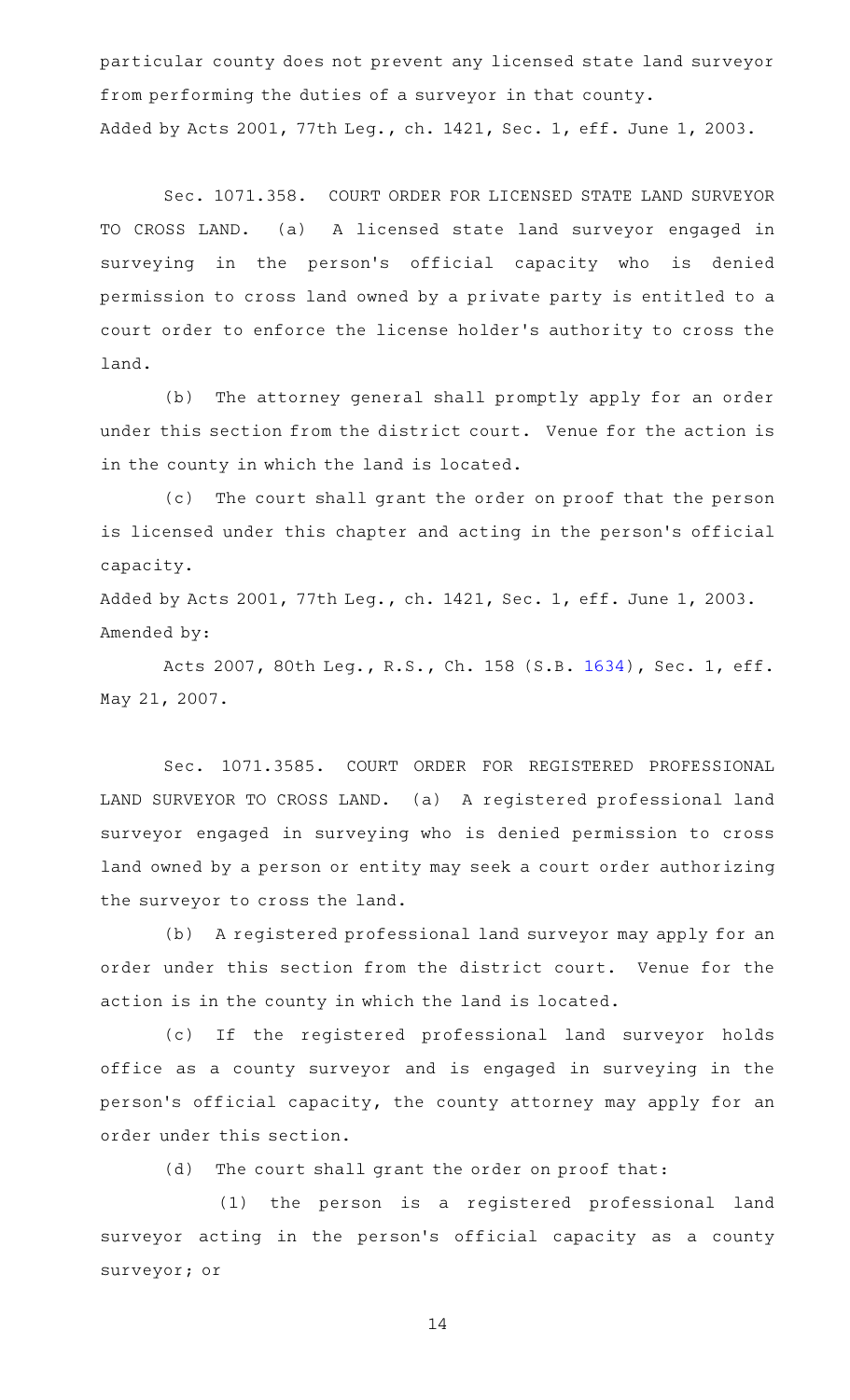(2) the person is a registered professional land surveyor and the issuance of a court order authorizing the person to cross the land is in the public 's best interest. Added by Acts 2007, 80th Leg., R.S., Ch. 158 (S.B. [1634](http://www.legis.state.tx.us/tlodocs/80R/billtext/html/SB01634F.HTM)), Sec. 2, eff. May 21, 2007.

Sec. 1071.359. LICENSED STATE LAND SURVEYOR FIELD NOTES. (a) Official field notes made by a licensed state land surveyor must be signed by the surveyor, followed by the designation "Licensed State Land Surveyor."

(b) Field notes and plats prepared by a licensed state land surveyor must conform to Sections [21.041](http://www.statutes.legis.state.tx.us/GetStatute.aspx?Code=NR&Value=21.041) and [21.042,](http://www.statutes.legis.state.tx.us/GetStatute.aspx?Code=NR&Value=21.042) Natural Resources Code.

(c) Field notes made by a licensed state land surveyor in any county in this state are admissible in evidence. Added by Acts 2001, 77th Leg., ch. 1421, Sec. 1, eff. June 1, 2003.

Sec. 1071.360. DISCOVERY OF UNDISCLOSED LAND. A licensed state land surveyor who discovers an undisclosed tract of public land shall:

(1) make that fact known to any person who has the tract enclosed; and

(2) forward a report of the existence of the tract and the tract 's acreage to the commissioner.

Added by Acts 2001, 77th Leg., ch. 1421, Sec. 1, eff. June 1, 2003.

Sec. 1071.361. ACCESS TO COUNTY SURVEYOR RECORDS. (a) A licensed state land surveyor is entitled to access to a county surveyor 's records for information and examination.

(b) An examination fee may not be charged if the investigation of the records is for the purpose of:

(1) making a survey of public land under the law regulating the sale or lease of public land; or

(2) identifying and establishing the boundaries of public land.

(c)AAA licensed state land surveyor who examines records under this section shall comply with any regulations prescribed by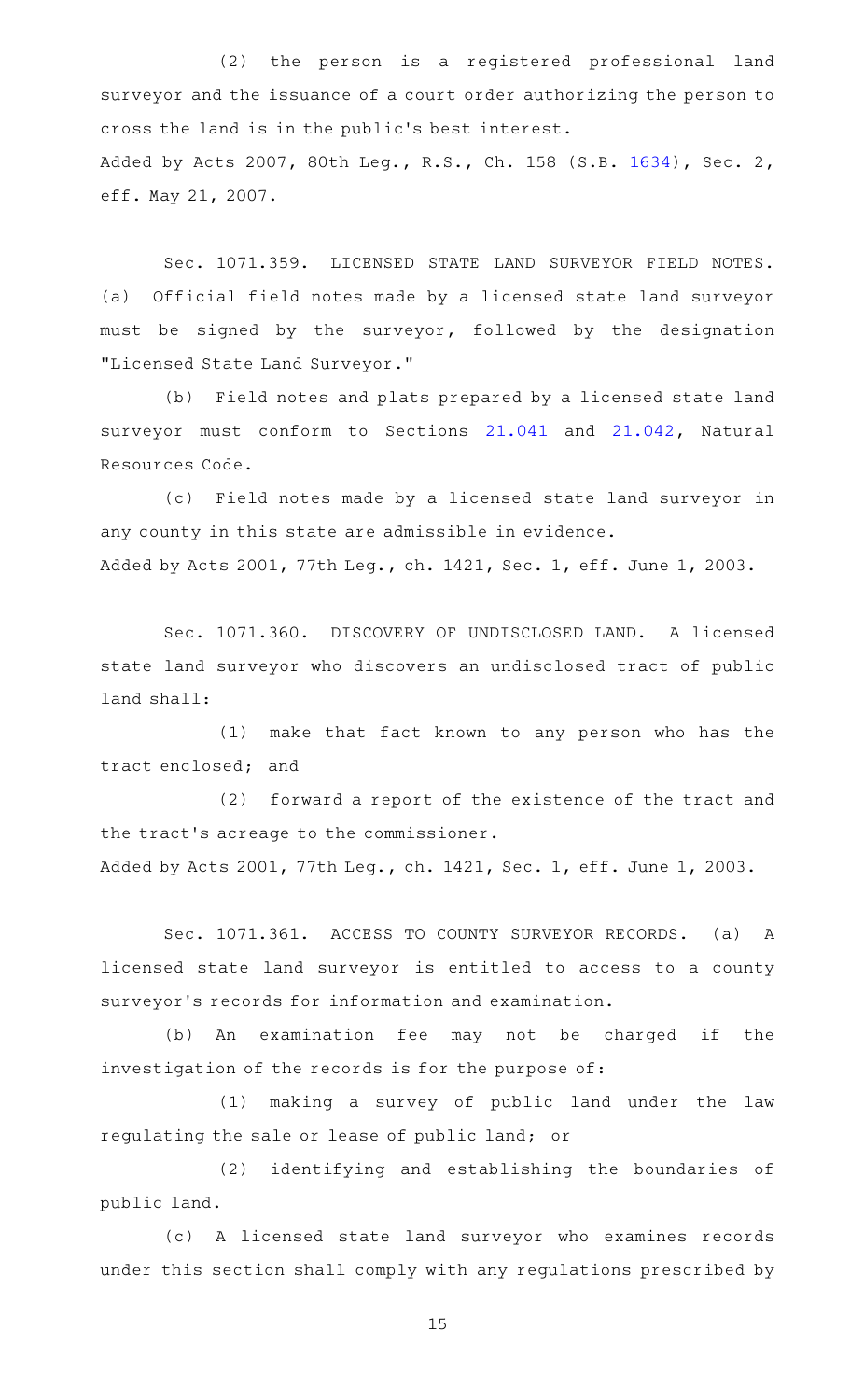the county surveyor or the commissioners court for protecting and preserving the records.

Added by Acts 2001, 77th Leg., ch. 1421, Sec. 1, eff. June 1, 2003.

#### SUBCHAPTER I. DISCIPLINARY PROCEDURES

Sec. 1071.401. DISCIPLINARY POWERS OF BOARD. (a) The board shall revoke, suspend, or refuse to renew a certificate of registration or license, place on probation a person whose certificate or license has been suspended, or reprimand a registration holder or license holder for:

(1) fraud or deceit in obtaining a certificate or license under this chapter;

(2) gross negligence, incompetence, or misconduct in the practice of surveying as a land surveyor; or

(3) a violation of this chapter or a board rule adopted under this chapter.

(b) The license of a licensed state land surveyor is subject to revocation if the license holder is found to be directly or indirectly interested in the purchase or acquisition of title to public land.

Added by Acts 2001, 77th Leg., ch. 1421, Sec. 1, eff. June 1, 2003. Amended by Acts 2003, 78th Leg., ch. 16, Sec. 24, eff. Sept. 1, 2003.

Amended by:

Acts 2019, 86th Leg., R.S., Ch. 1232 (H.B. [1523](http://www.legis.state.tx.us/tlodocs/86R/billtext/html/HB01523F.HTM)), Sec. 1.56, eff. September 1, 2019.

Sec. 1071.402. DISCIPLINARY PROCEEDINGS. (a) The board may institute proceedings against a registration holder or license holder on the board's behalf without a formal written third-party complaint.

(b) Repealed by Acts 2019, 86th Leg., R.S., Ch. 1232 (H.B. [1523](http://www.legis.state.tx.us/tlodocs/86R/billtext/html/HB01523F.HTM)), Sec. 1.58(12), eff. September 1, 2019.

(c) Repealed by Acts 2019, 86th Leg., R.S., Ch. 1232 (H.B. [1523](http://www.legis.state.tx.us/tlodocs/86R/billtext/html/HB01523F.HTM)), Sec. 1.58(12), eff. September 1, 2019.

(d) Repealed by Acts 2019, 86th Leg., R.S., Ch. 1232 (H.B.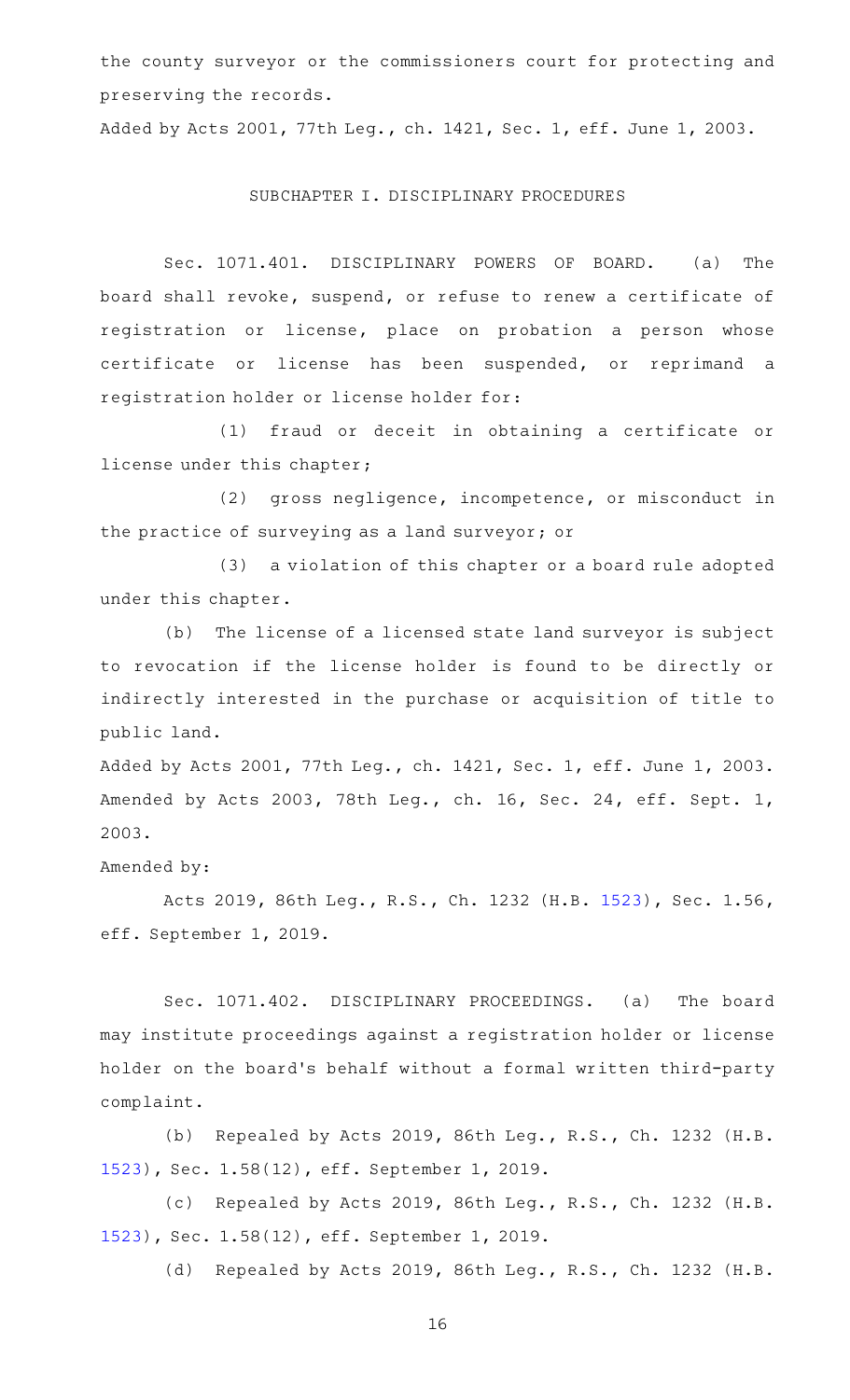[1523](http://www.legis.state.tx.us/tlodocs/86R/billtext/html/HB01523F.HTM)), Sec. 1.58(12), eff. September 1, 2019.

(e) Repealed by Acts 2019, 86th Leg., R.S., Ch. 1232 (H.B. [1523](http://www.legis.state.tx.us/tlodocs/86R/billtext/html/HB01523F.HTM)), Sec. 1.58(12), eff. September 1, 2019.

(f) Repealed by Acts 2019, 86th Leg., R.S., Ch. 1232 (H.B. [1523](http://www.legis.state.tx.us/tlodocs/86R/billtext/html/HB01523F.HTM)), Sec. 1.58(12), eff. September 1, 2019.

(g) Repealed by Acts 2019, 86th Leg., R.S., Ch. 1232 (H.B. [1523](http://www.legis.state.tx.us/tlodocs/86R/billtext/html/HB01523F.HTM)), Sec. 1.58(12), eff. September 1, 2019. Added by Acts 2001, 77th Leg., ch. 1421, Sec. 1, eff. June 1, 2003. Amended by Acts 2003, 78th Leg., ch. 16, Sec. 25, eff. Sept. 1, 2003.

Amended by:

Acts 2019, 86th Leg., R.S., Ch. 1232 (H.B. [1523\)](http://www.legis.state.tx.us/tlodocs/86R/billtext/html/HB01523F.HTM), Sec. 1.58(12), eff. September 1, 2019.

Sec. 1071.403. RIGHT TO HEARING; ADMINISTRATIVE PROCEDURE. (a) If the board proposes to suspend or revoke a person 's certificate of registration or license, the person is entitled to a hearing before the board or a hearings officer appointed by the board.

(b) The board shall prescribe procedures by which a decision to suspend or revoke a certificate of registration or license is made by or appealable to the board.

Added by Acts 2001, 77th Leg., ch. 1421, Sec. 1, eff. June 1, 2003.

Sec. 1071.4035. INFORMAL SETTLEMENT CONFERENCE; RESTITUTION. (a) The board by rule shall establish guidelines for an informal settlement conference related to a complaint filed with the board regarding conduct regulated under this chapter.

(b) Subject to Subsection  $(c)$ , the board may order a person licensed or registered under this chapter to pay restitution to a consumer as provided in an agreement resulting from an informal settlement conference instead of or in addition to assessing an administrative penalty under Subchapter K, Chapter [1001](http://www.statutes.legis.state.tx.us/GetStatute.aspx?Code=OC&Value=1001).

(c) The amount of restitution ordered as provided in an agreement resulting from an informal settlement conference may not exceed the amount the consumer paid to the person for a service regulated by this chapter. The board may not require payment of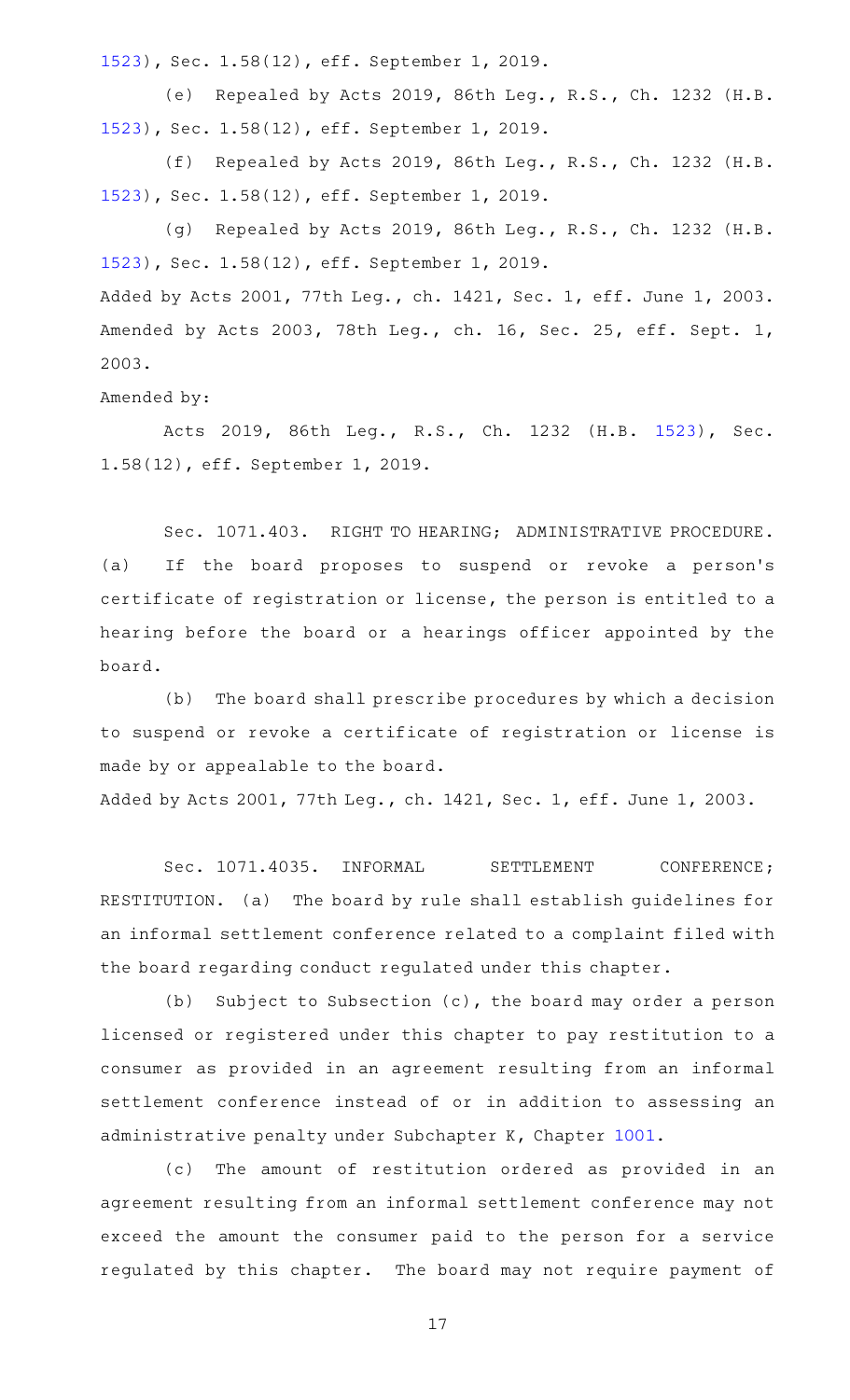other damages or estimate harm in a restitution order. Added by Acts 2003, 78th Leg., ch. 16, Sec. 26, eff. Sept. 1, 2003. Amended by:

Acts 2019, 86th Leg., R.S., Ch. 1232 (H.B. [1523](http://www.legis.state.tx.us/tlodocs/86R/billtext/html/HB01523F.HTM)), Sec. 1.57, eff. September 1, 2019.

Sec. 1071.404. PROBATION. (a) The board may require a person whose certificate of registration or license suspension is probated to:

(1) report regularly to the board on matters that are the basis of the probation;

(2) limit practice to the areas prescribed by the board; or

(3) continue or renew professional education until the practitioner attains a degree of skill satisfactory to the board in those areas that are the basis of the probation.

(b) The board by rule shall adopt written guidelines to ensure that probation is administered consistently. Added by Acts 2001, 77th Leg., ch. 1421, Sec. 1, eff. June 1, 2003. Amended by Acts 2003, 78th Leg., ch. 16, Sec. 27, eff. Sept. 1, 2003.

Sec. 1071.405. REISSUANCE OF CERTIFICATE OR LICENSE. The board for reasons the board determines sufficient may reissue a certificate of registration or license to a surveyor whose certificate or license has been revoked. At least six board members must vote in favor of reissuing the certificate or license. Added by Acts 2001, 77th Leg., ch. 1421, Sec. 1, eff. June 1, 2003.

## SUBCHAPTER K. OTHER PENALTIES AND ENFORCEMENT PROVISIONS

Sec. 1071.503. CIVIL PENALTY. (a) A person who violates this chapter or a rule adopted under this chapter is liable for a civil penalty not to exceed \$1,500 for each violation.

(b) At the request of the board, the attorney general shall bring an action to recover the civil penalty in the name of the state.